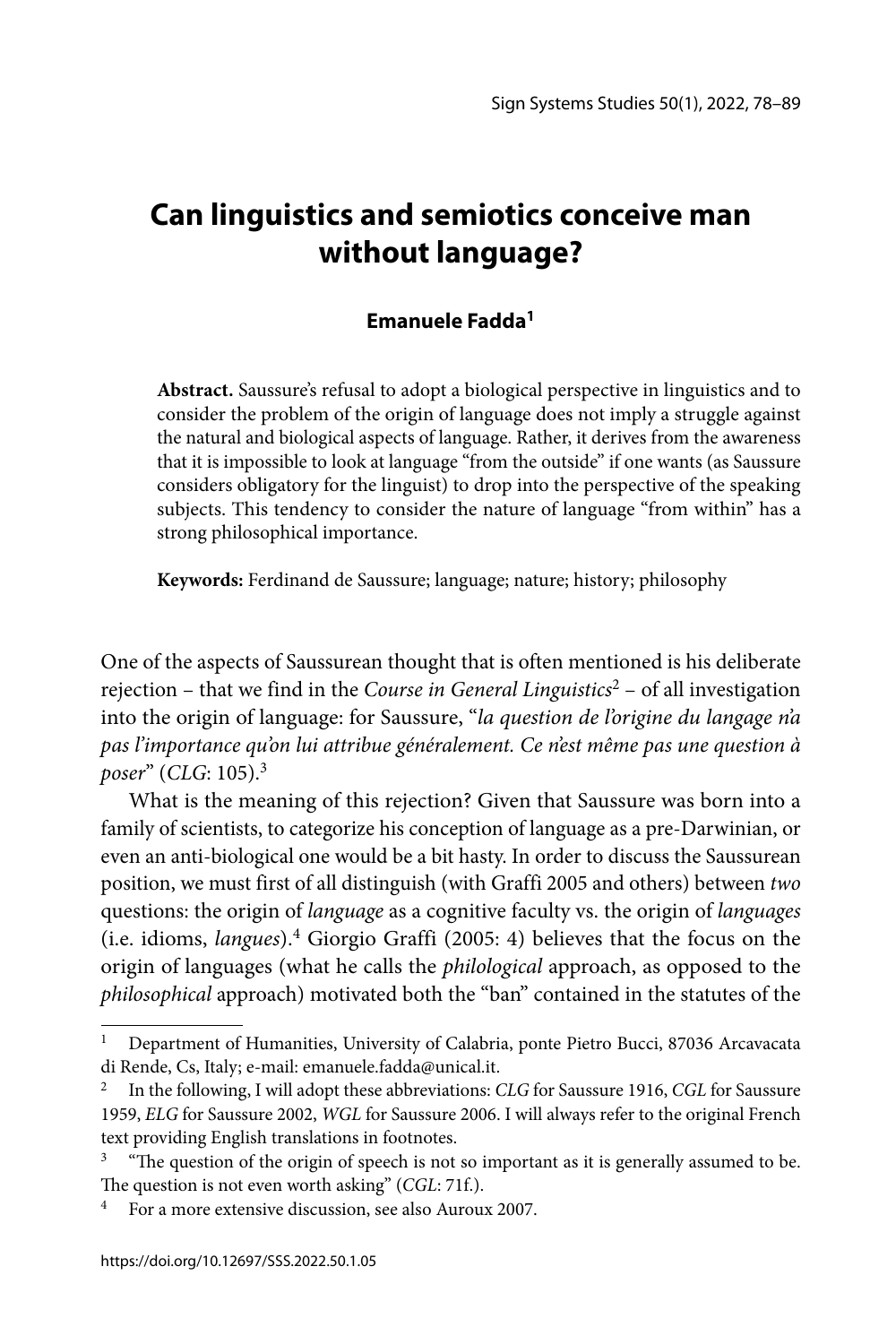*Société de Linguistique de Paris* (to which I will return later) and the Saussurean position. To me, however, it seems that both aspects (in their interweaving) are present, and that Saussure's approach cannot be dismissed as mere disinterest in the philosophical significance of the question. This may become clearer if we do not focus our attention exclusively on the *Cours.*<sup>5</sup>

Saussure's claim that the origin of language is not an issue to be investigated by linguists is the result of an epistemological stance, the reasons for which can only be expressed through a paradox. Paradox is a standard argumentative form for Saussure, and the *Course in General Linguistics* is filled with paradoxes.<sup>6</sup> However, the paradox I will discuss, dating from 1891, is not specific to Saussure,<sup>7</sup> since it expresses one of the main issues every philosophy of language must deal with:

> *Ce qui est clair, comme on l'a répété mille fois, c'est que l'homme sans le langage serait peutêtre* l'homme, *mais qu'il ne serait pas un être se rapprochant même approximativement de l'homme que nous connaissons et que nous sommes, parce que le langage a été le plus formidable engin d'action collective d'une part, et d'éducation individuelle de l'autre, l'instrument sans lequel en fait l'individu ou l'espèce n'auraient jamais pu même aspirer à développer dans aucun sens ses facultés natives*. (*ELG*: 145)8

Man is defined by language, but language did not spring up from nowhere, like a spell transforming a naked ape into a human being. Still, the linguist has to consider the actual working of language *as we know and experience it*. Linguistic research can never grasp something-that-is-almost-language-but-still-is-not-such, because it is bounded by the very definition of language as-it-currently-works ("*le seul objet réel de la linguistique, c'est la vie normale et régulière d'un idiome déjà constitué*"; *CLG*: 105).9

<sup>5</sup> In this paper, I will restrict myself to a small selection of quotations. A more extensive review of Saussurean texts (with arguments in some ways similar to mine) can be found in Robert 2017.

In some cases, the paradox is pushed almost to contradiction. For instance, in the chapter on "Immutability and mutability of the sign", Saussure affirms that "we can speak of both the immutability and the mutability of the sign" because "the principle of change is based on the principle of continuity" (*CLG*: 108f. = *CGL*: 74).

Actually, the most famous expression of this paradox is due to Wilhelm von Humboldt (see Graffi 2005: 14).

<sup>&</sup>quot;What is clear, as has been repeated countless times, is that a human being without language might well be *human*, but he would in actual fact be very different from the human being that we know and that we are, precisely because language has been such a massive driving force behind collective action on the one hand, and individual education on the other; it has in fact been the instrument without which neither the individual nor the species could have in any

way aspired to develop its innate faculties" (*WGL*: 95).<br><sup>9</sup> "The only real object of linguistics is the normal, regular life of an existing idiom" (*CGL*: 72).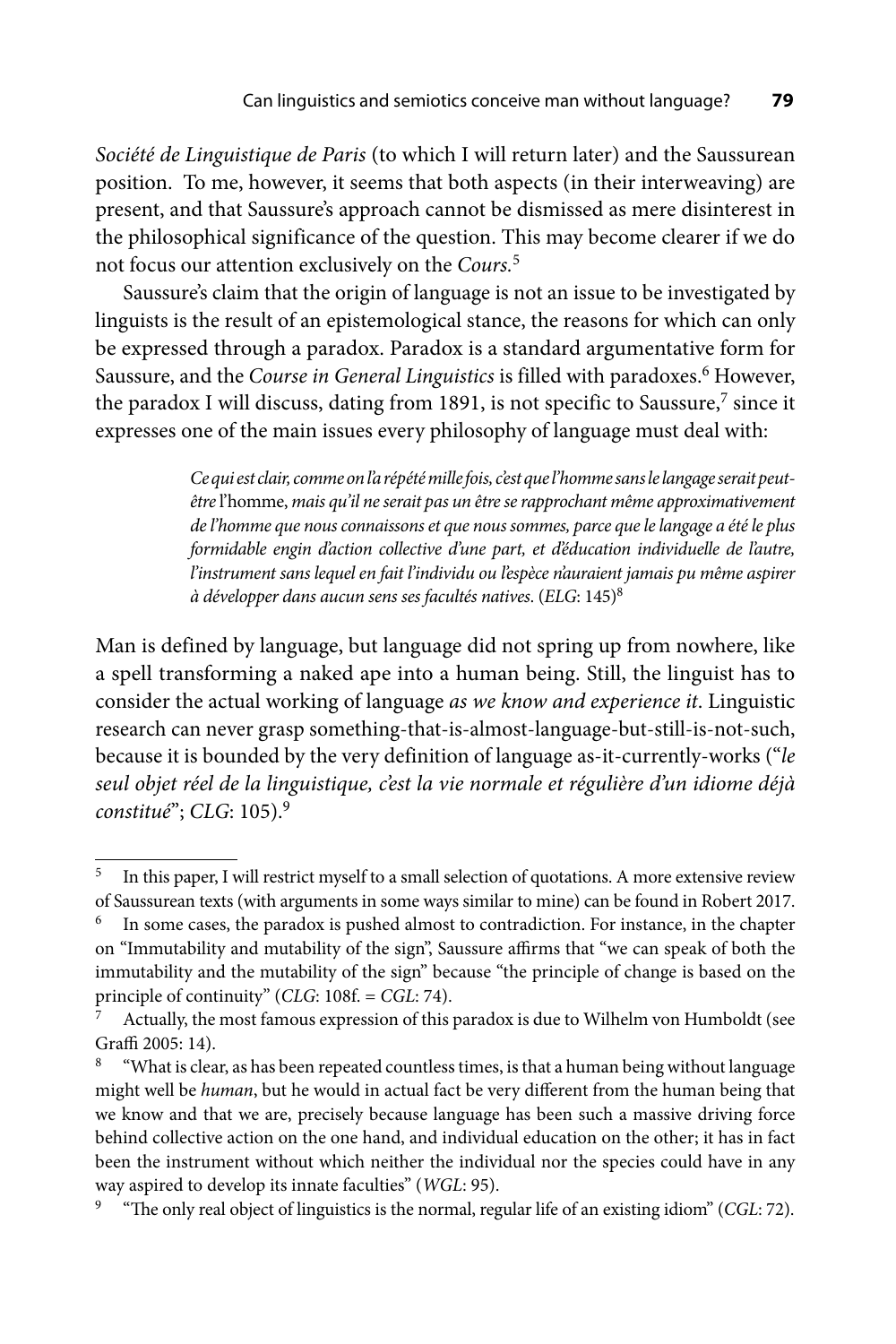Even if this position does not belong to Saussure alone, his particular way of presenting it and the consistency it shows with the whole of his theory deserve close attention.

## **1. The idea of** *history* **in the 1891 Inaugural Lectures**

Saussure's Inaugural Lectures, held in November 1891,<sup>10</sup> are the starting point of his twenty years of teaching activity in Geneva, culminating in the *reprise*11 of the Third Course in General Linguistics (May-June 1911 – collected by Bally and Sechehaye in the section "General principles" of *CGL*). The Inaugural Lectures have a general and introductory character, a (relatively) high degree of written processing (they are not a simple line-up – so they were probably originally intended for publication), and they are (probably) contemporary with one of Saussure's strongest efforts at theoretical systematization – the *Double Essence* (*ELG*: 15–88).

The mood – so to speak – of these lectures is at least as remarkable as their content: Saussure addresses an audience of non-specialists, and deftly presents his somewhat revolutionary views as trivial truths of linguistics which nobody can deny.12 I will focus here on the first Lecture, and specifically on the opening, where Saussure deals with the subject of the legitimacy of linguistics as a science. This problem was a long-lasting one: we find it (albeit in a slightly different fashion) at the start of *CGL*, where a kind of epistemological self-maintenance work is explicitly posed as the third task of general linguistics.

The legitimacy of a science is given first and foremost by its *autonomy*. Saussure does not accord a full status to service sciences, the task of which would be limited to providing data and information to other, "real" sciences. A real science must have a real object, an object of *its own*. In this context, we find a sharp criticism – not without irony and sarcasm – of the very idea of linguistics as a natural science. Would it be possible, for Saussure, who was born into a family of renowned

<sup>&</sup>lt;sup>10</sup> I am not interested here in the problem of whether they were actually given as three separate introductory lectures, unconnected with his courses (probably not: see Chidichimo 2010).

<sup>&</sup>lt;sup>11</sup> After a talk with L. Gautier (6 May 1911), Saussure decided to add some elements not originally included in his plan, and he asked his students to tear up their notebooks and to insert a new fascicule. This new part is often called "reprise", from the first word of Constantin's notes (see Saussure 2005[1910-1911]: 237, sheet 308a), and it shows many analogies with the Inaugural Lectures of 1891. Saussure had the time to made a last course (on Etymology: see Murano [ed.], 2013) the next semester, but the *reprise* is, by the opinion of many scholars, the summit of his reflection.

 $12$  This kind of plain speaking, by the way, is what Saussure praises in the style of William Dwight Whitney three years later (see *ELG*: 203 = *WGL*: 150 f.).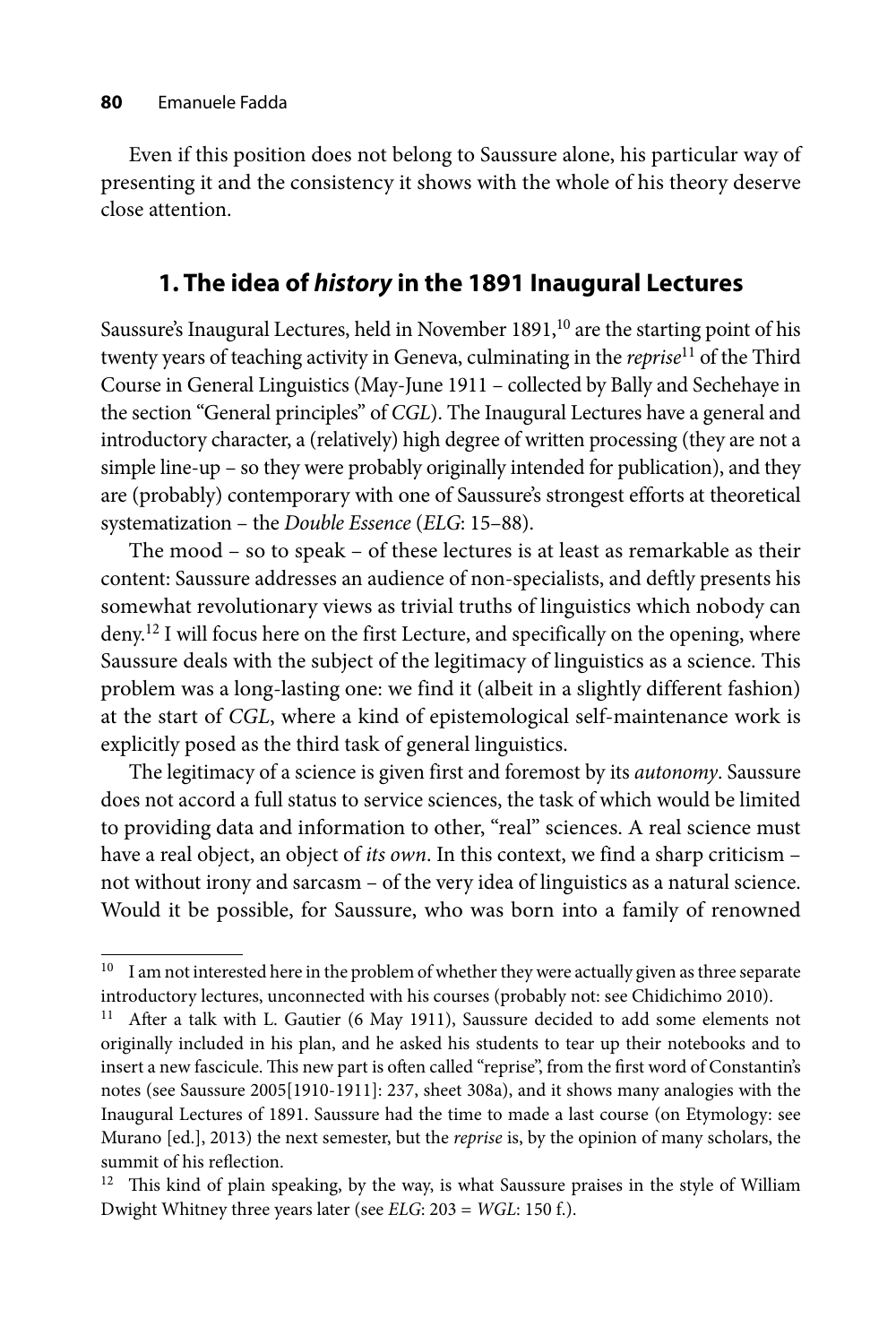scientists, to assume a naïve anti-biological stance? It is unlikely. The urgency to assign linguistics to the field of human sciences or history, that is, to the field of "actes humains, *régis par la volonté et l'intelligence humaines, – et qui d'ailleurs doivent être tels qu'ils n'intéressent pas seulement l'individu mais la collectivité*" (*ELG*  $150)$ <sup>13</sup> is driven by the need to avoid a reductionist idea of language. The merging of individual and social factors (or rather their being considered as the two sides of *langue*) is incompatible with the conception of language as a *mere* biological function (both from the phylo- and ontogenetic points of view). As a historical matter, then, language is not just what human beings *are*, but *something people do*, a part of their endless activity which becomes somewhat independent from each of them. The idea of *langue* as '*produit social*' ('social product') that we find in the *CLG* (25, 30, 44; *CGL*: 9, 14, 23) is rooted in this idea of history, but in the Inaugural Lectures Saussure does not yet seem to give the idea of product (i.e. something that is autonomous from praxis and those who produce it) its proper relevance.

## **2.** *Langues, langage, langue***: A terminological shift**

The distinction between *langue* and *langage*, as it is framed in the *CGL*, is rightly considered as one of the cornerstones of Saussurean thought, and to ignore it is incompatible with any appeal (however generic) to Saussure. Still, we have to be careful in defining the terms and the relation between them. I will define '*langage'* as the bio-cognitive capacity, often spoken of as defining the human being, to acquire one or more historical-natural14 languages (*langues*); inversely, a '*langue*' is an abstract,<sup>15</sup> cultural system of signs, which can be acquired by a human being "equipped" with *langage. Langue* as the object of the linguist concretely means *this or that langue*, and the so-called "panchronic laws" (see *CLG*: 134f. = *CGL*: 95f.) concern *langage*, not *langue*. Some readings of Saussure – starting from the last phrase of *CGL*, which ought to be ascribed to Bally, and including Barthes, and Lacanian *lalangue*, among others – have encouraged the idea of *langue* as a quasi-Platonic realm, but a look at Saussure's own writings suffices to show that it is not so.

<sup>&</sup>lt;sup>13</sup> "[...] *human actions*, dependent on human intelligence and will – and, moreover, necessarily interest not only the individual but the community" (*WGL*: 99).

<sup>&</sup>lt;sup>14</sup> In the Italian tradition of linguistics and philosophy of language which originates with Tullio De Mauro (see for instance the Index in De Mauro 1982, *ad vocem*), the expression "historical-natural languages" (*lingue storico-naturali*) is used to differentiate human languages or *langues* (different from one another, but referring to the same natural faculty, only belonging to *homo sapiens sapiens*) from other semiotic codes.

<sup>&</sup>lt;sup>15</sup> The abstract/concrete opposition is one of the major issues in linguistics, and in the history of linguistic ideas. For a first framing, see Joseph 2018a: Ch. 9.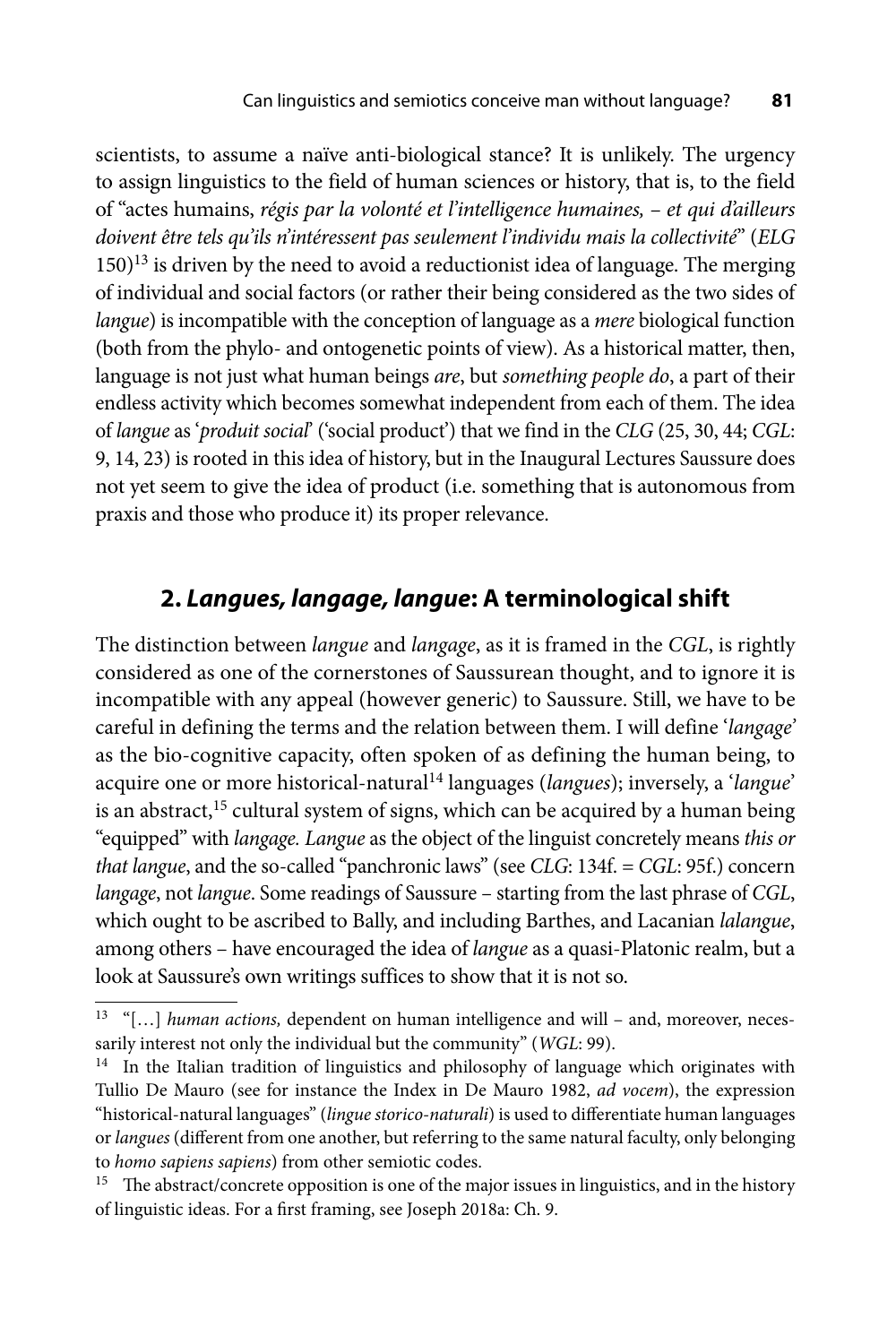#### **82** Emanuele Fadda

In the Inaugural Lectures, we have '*langage*' (in the singular), and '*langues*' (almost always in the plural, except twice). The relation between *langage* and *langues* is clearly defined by Saussure:

> Langue et langage ne sont qu'une même chose; l'un est la généralisation de *l'autre. Vouloir é tudier le langage sans se donner la peine d'en é tudier les diverses manifestations qu'é videmment sont les* langues *est une entreprise absolument vaine, et chimé rique; d'un autre cô té vouloir é tudier les langues en oubliant que ces langues sont primordialement ré gies par certains principes qui sont ré sumé s dans l'idé e de* langage *est un travail encore plus dé nué de toute signification sé rieuse, de toute base scientifique vé ritable.*16 (*ELG*: 146)

In these lectures, we also find the infinitival noun '*parler*' ('speaking'), which is not reducible to *CLG*'s '*parole*' ('speech'), but merely refers to the *empirical fact* that people actually speak, or rather to the unbroken temporal *continuity* of the exercise of speech among human beings. Indeed, continuity vs. discontinuity of language in space and time is the general topic of these lectures (which show great analogy with the section "Immutability and mutability of the signs", also belonging to the *reprise*).

If we turn to the only two occurrences of '*langue*' in the singular*,* we find that they are quite significant. The first one (*ELG*: 152 = *WGL*: 100 f.) develops a kind of Saussurean *topos*: complaint about the uselessness of every metaphor and comparison for understanding the nature of language.17 In this case, Saussure (just as in *CGL*) uses *langue* in relation to *object*: whereas *langage* is the field of phenomena, *langue* is the proper object of linguistics, which gives it its *raison d'être.*<sup>18</sup>

The second occurrence is even more interesting, because Saussure refers to the "human instinct" applied to *langue*. The word 'instinct' has a double signification in Saussure: it means the *faculty* of language as a biological factor (see *CLG*: 25 =

<sup>&</sup>lt;sup>16</sup> "The language system (*langue*) and the language faculty (*langage*) come back to one and the same thing; one is the generalization of the other. To claim to study the phenomenon of language without bothering to study its manifestations in various *languages* is an entirely vain and empty undertaking; on the other hand studying languages while forgetting that they are organized according to certain fundamental principles which make up the very idea of *language* is a task even more devoided of serious meaning, or of any true scientific basis" (WGL: 95f.).

<sup>&</sup>lt;sup>17</sup> This topos occurs in various texts (see for instance *ELG*: 220, *WGL*: 154). The counterpoint for the statement is the continual work on analogies (see Note 38 on p. 413 f. in De Mauro's comment) that fit up to a certain point, but always with a crucial difference (the best known of them being the game of chess).

 $18$  This epistemological stance may be viewed as intermediate between the position of Peirce, who stresses the possible influence of every science on each science (see CP 8.60), and that of Chomsky, who claims a substantial autonomy for the study of language, even if it is conceived as a part of a naturalistic approach to psychology; see Chomsky 2000.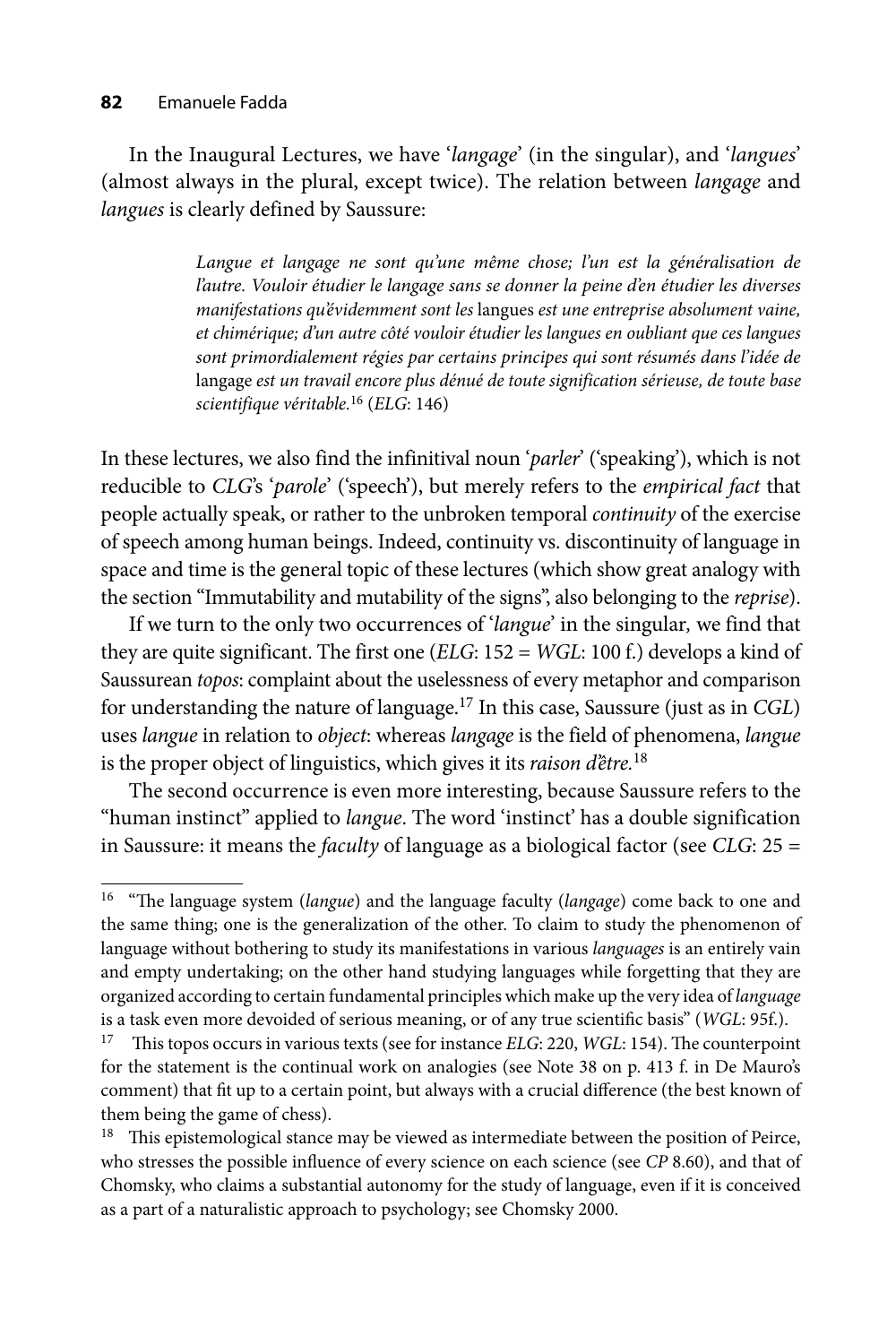*CGL*: 9f.), but also the semi-automatic application by the speaking subjects of the epi-linguistic (unformal and semi-conscious, but rigorous and efficient) knowledge of a given *langue* (see *CLG*: 220 = *CGL*: 160). Sometimes, the two meanings are coexistent and inextricable (see *CLG*: 262 = *CGL*: 192; *ELG*: 266 = *WGL*: 191). This character of the Saussurean notion of instinct (namely, its overlapping the traditional 'nature vs. nurture' opposition – whereas the current notion of instinct is bound to a nativist interpretation) gives us some hints about Saussure's attitude toward the relation between phylogeny and ontogeny of language.<sup>19</sup>

#### **3. A** *diktat* **against biology?**

The Statutes of the *Société de Linguistique de Paris*, approved in 1866, contained an explicit rejection of all enquiry on the origin of language: (Art. 2). "*La Société n'admet aucune communication concernant, soit l'origine du langage soit la création d'une langue universelle*".20 That interdiction must be historically contextualized: what was rejected was the tradition of speculative studies; we may also say that, in the end, avoiding any interference of religious and nationalistic quarrels in scientific issues was an advisable policy in those years when the Austro-Prussian war was close to breaking out, and the Franco-Prussian War would follow in four years' time. Moreover, linguists did not have at that time the same possibility of combining linguistic and genetic data<sup>21</sup> as nowadays (see Cavalli-Sforza 2001). In any case, the approach of the young *Société* (created in 1863) was not overtly anti-scientific.<sup>22</sup> As to Saussure, his arguments against the very idea of language as a natural entity also arise from his knowledge of natural sciences, which allows him to recognize that biological categories can be strongly misleading. The end of the first lecture and the beginning of the third (see *ELG*: 155 f., 163 ff. = *WGL*: 103, 109 ff.) are dedicated to explaining that the life of language<sup>23</sup> (or the life of a single language) is not a life cycle, but rather an emanation of the continuity of *parler* (the act of speaking, or the fact that people use to speak), which can last forever, and has no "natural" end. Yet Saussure never forgot the role of biological

<sup>&</sup>lt;sup>19</sup> I have tried to illustrate this idea further in Fadda 2017: 32ff.; 2018; 2021; 2022.

<sup>&</sup>lt;sup>20</sup> "This Society does not allow any communication concerning the origin of language, or the creation of a universal language" (my translation, E. F.). The website, *Société de Linguistique de Paris (SLP)* can be found at http://www.slp-paris.com.

<sup>&</sup>lt;sup>21</sup> Indeed, we could say that modern genetics was born in the same year, when the essay of Gregor Mendel on the hybridization of pea plant (Mendel 1866) was published. Its English translation can be found at http://www.esp.org/foundations/genetics/classical/gm-65.pdf.

<sup>&</sup>lt;sup>22</sup> Although perhaps it was anti-materialistic; see SLP: "Histoire de la SLP".<br><sup>23</sup> It is possible that Saussure borrowed this expression from Whitney 1875.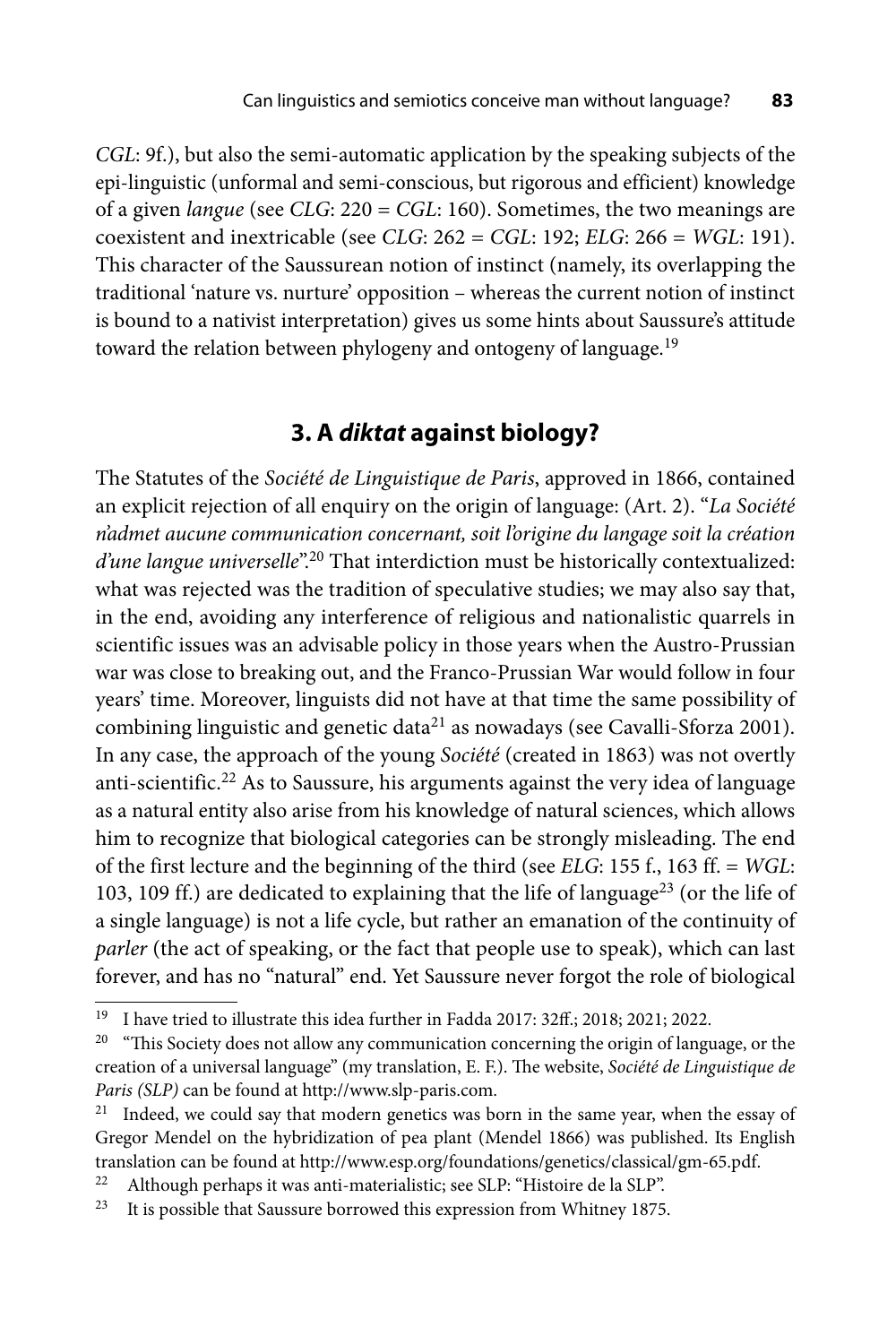organs in linguistic activity, and he insists (mostly in the first Course) on localizing *langue* in the brain (see for instance *CLG*: 26 [with an explicit reference to Broca's area], 28–32, 37–38, 44, 98, 171 = *CGL*: 11–15, 18–19, 23, 66, 123). Such an idea of language/*langue* is very far from what we would call an *externalist* view of language, like the one held by the proponents of the 'extended mind' conception (see Clark, Chalmers 1998; Clark 2008).

In short: Saussure's position cannot be framed as a rejection of biology, nor as a claim against the possibility of a biological study of language, but rather as an assertion that this kind of research is different from linguistics.<sup>24</sup> This means that we must search elsewhere to find why he thinks that linguistics cannot inquire into the origins of language.

# **4. Seeing language from inside**

Linguists can study *langage* only *from the perspective of a speaking being* – and so semioticians do, as far as they adopt a language-centred point of view*.* An intuitive, though abstract way to show this is by appealing to the idea of continuity. So, let us try to take seriously the Saussurean idea of a temporal continuity of language, and approach it using Peircean tools – namely, the example of the chalk line on the blackboard (see *CP* 6.203), used by Peirce in 1898 to illustrate the idea of a continuous continuity.<sup>25</sup> The origin of language could be conceived as the starting point of a half-line. But how could we see it simultaneously from inside and outside? If we are *in* it, we can only switch from one point to another, and we never get to a final (or initial) point. To "see" the starting point of the half-line (and the half-line as a whole), we should place ourselves at another level of continuity, which allows us to see that continuity as a discontinuity in relation to the other level.

The issue of the autonomy of sciences, from which we started, finally finds its true nature: it is not a need for order-for-the-sake-of-order, or the joining up of positivism as the mere filling of a chest of drawers where everything is in its place. Just like the Peircean continuum, Saussure's *objet* is inescapable. Once we have assumed a perspective, we see all that is visible within that given perspective (*point de vue*), but we also assume some limitations, namely the impossibility (both in

 $24$  Saussure's views on the "life" of language have been compared with physics, particularly thermodynamics (see Pétroff 2004; Bulea, Bronckart 2009). The current reflection on Darwinism (see e.g. Pievani 2005; Minelli 2009) may allow a reasonable comparison more than the older one (often flawed by hidden teleology and Spencerism).<br><sup>25</sup> On mathematical continuity in Peirce, see Havenel 2008; 2015. On the broad philosophical

scope of this subject in Peirce's philosophy, see Parker 1998.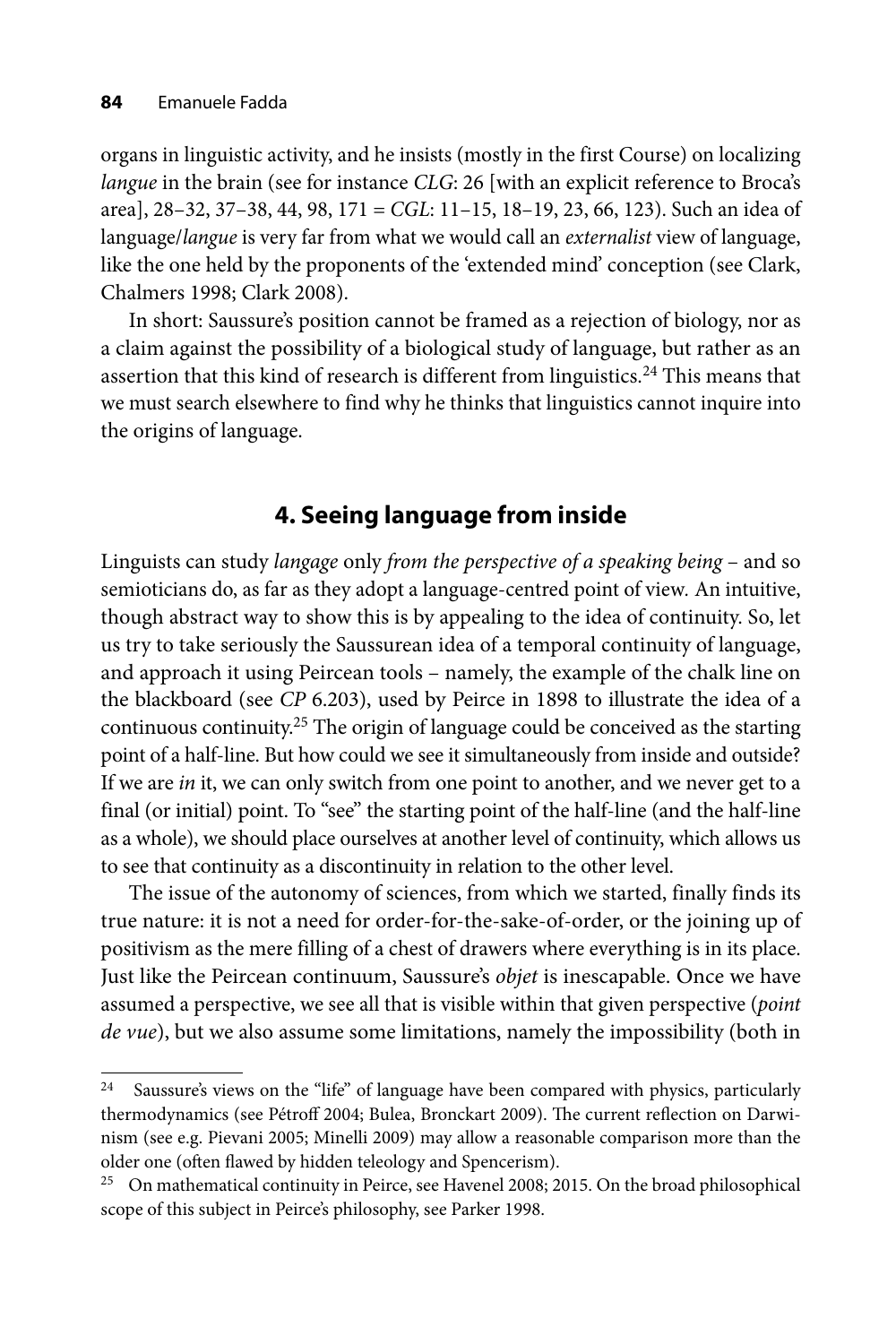terms of factual and deontological necessity) to see other things. *C'est le point de vue qui fait la chose*: the point of view actually *creates* the thing(s) to see. However, *who* is the creator, or the subject, of the point of view adopted by the linguist?

#### **5.** *Moi est un autre*

The struggle of the human sciences to disengage from philosophy has sometimes led them to adopt uncritically a myth of objectivity. Linguistic objectivity, however, is not comparable to the objectivity of the entomologist (Saussure's father was an entomologist, as it happens), observing an insect through a microscope. This condition of linguistics is shared with other human sciences, even if not in so strong a way. The theoretical impossibility of including inquiry into the origins of language within the scope of linguistics concerns not only our relation with the phylogeny of our species, but also the relation with our own ontogeny: language has made and keeps *each* of us "the human that we know and that we are" (as stated in the quote from which I started). What Thomas Robert (2017: 235) calls 'presentism', actually is just that: the birth of language is renewed by every speech act. Linguists, then, need a kind of participant observation, as they are part of the speaking community they observe.26 This attitude is well exemplified in a note included in the file of Saussurean manuscripts held at the Houghton Library at Harvard:

> *Je donnerais bien peu pour connaître "les sentiments d'Octave après la bataille d'Actium" […], mais tout, pour avoir été pendant trois minutes Octave lui-même, soit après soit même longtemps avant cette bataille, et même encore pour avoir été un instant ma cuisinière, et avoir aperçu le monde à travers ses yeux, sans perdre p. ex. la faculté de comparer ce que je vois avec les singulières images que je rapporterais de cette excursion*. (Houghton Library, bMS Fr 266[6], ff. 75–75v.; see Parret 1993; 1996; D'Ottavi 2012)<sup>27</sup>

Saussure does not wish to know "the content" of Octavius' (or the cook's) consciousness – he would like to *share* this consciousness somehow, while still keeping his own. This desire – impossible to satisfy – of living all lives and each

<sup>26</sup> Cf. Robert (2017: 235): "*L'impossibilité logique* […] *est toujours ancrée dans l'expérience des sujets parlants*".

<sup>&</sup>lt;sup>27</sup> "I would not give much to know 'Octavius' sentiments after the battle of Actium' [...], but I would give everything to *be* Octavius himself for three minutes, before or after that battle, and even to be my cook for a while, and to perceive the world through her eyes, without losing the faculty to compare what I see with the images that I would take away with me from that journey outside myself" (my translation, E. F.).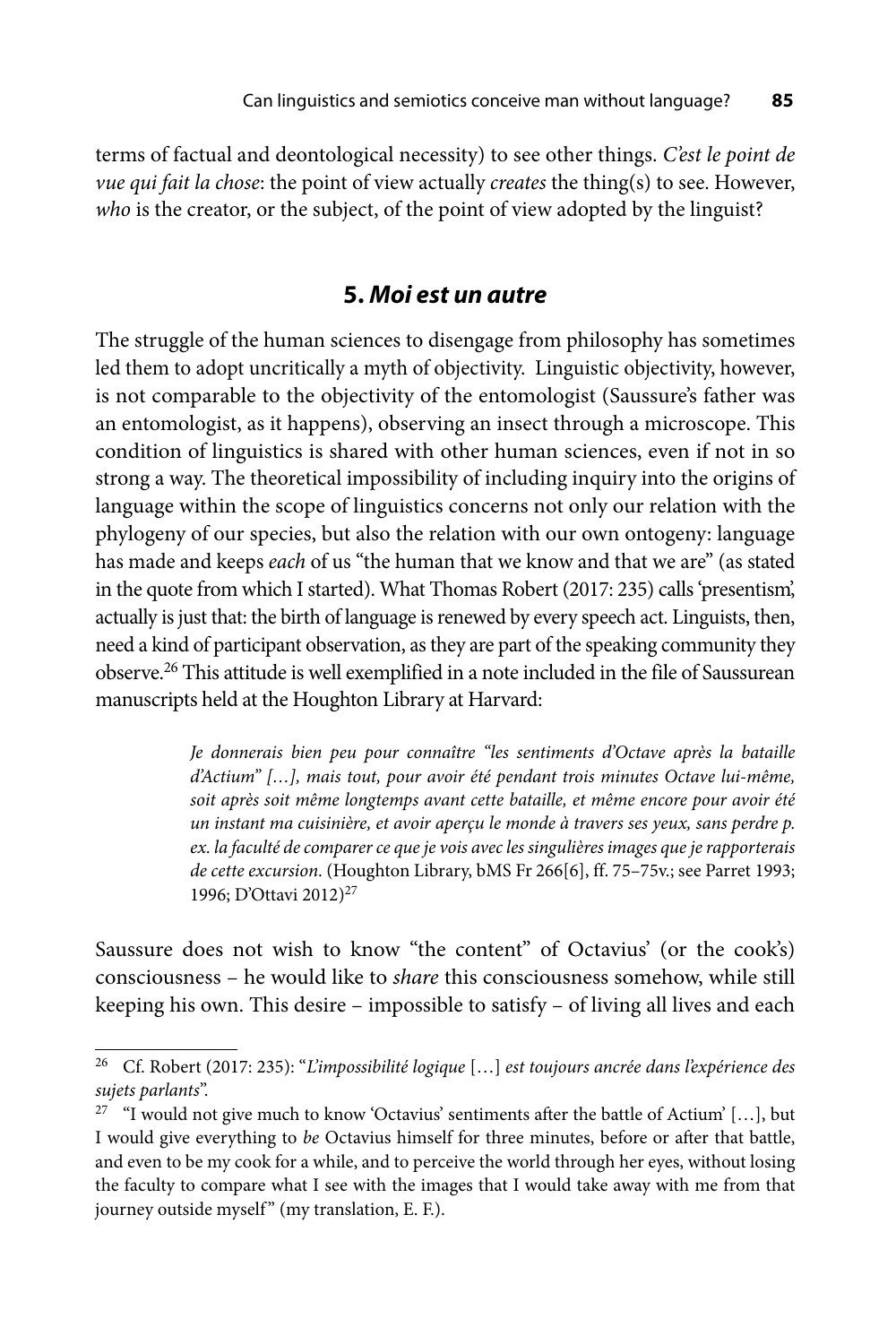life, which is not specific to linguistics (one may say, for instance, that it is shared at least by literature), leads to the awareness that *my consciousness* is the only tool I have for identifying with the consciousness of others, though I cannot "be" them. In short: as a linguist, I cannot – and I ought not – escape from being a speaking subject myself, though a special one. To the "ordinary" speaking subject, the linguist is something akin to what the literary critic is to the naïve reader (see Eco 1979). The linguist is a speaker, a meta-speaker, but he cannot truly be a mere speaker.

This kind of desire of a *double consciousness* is also the drive (sometimes referred to as *semiotic gaze*) that we can find in the very spring of structural semiotics, e.g. in Roland Barthes and Umberto Eco. Semioticians are not only scholars, but are personally involved in ordinary cultural life: they "speak" the cultural language they study, or another one maybe – but in every case their scholarly object is not detached from the object of their ordinary experience as human beings.

# **6. Philosophy at the heart of linguistics**

In conclusion, we can say that linguistics is (and must be) a technical study (whose object is *langue* as an abstract system) with a philosophical significance. If we choose to adopt a Saussurean point of view in linguistics, we consistently have to adopt a semiotic perspective (a true linguistics is possible only within the more general scope of a theory of signs),<sup>28</sup> but also a philosophical stance. We must do science about our own ontogeny, about what allowed us – each and every one – to become the being "we know and we are". The one and only kind of objectivity that is possible for linguists comes from the full assumption of their subjectivity as speakers. If philosophy – in a Wittgensteinian fashion – is the art of clarifying thoughts and delimitating the non-thinkable from the realm of the thinkable (Wittgenstein 1922: 4.112, 4.114, 5.6), this is a properly philosophical issue.

Some years ago, these claims would have sounded somewhat "heretical", but the current stream of advanced Saussurean studies, based on extensive philological work on old and new texts (where *CGL* – when it is not wholly rejected – is not the only source, and Saussure's thought is viewed as set apart from – if not opposed to – its structuralist interpretation) is changing the landscape. Philosophical issues such as subjectivity, time and consciousness are currently at the centre of attention. Some scholars (see Stawarska 2015) have even come to interpret Saussure's thought as a kind of phenomenology and to compare it with Hegel and Husserl.

 $28$  This is not at all obvious, as the most influential linguistic theoretical stream of the second half of the 20th century – coming from Chomsky – clearly disregards the issue.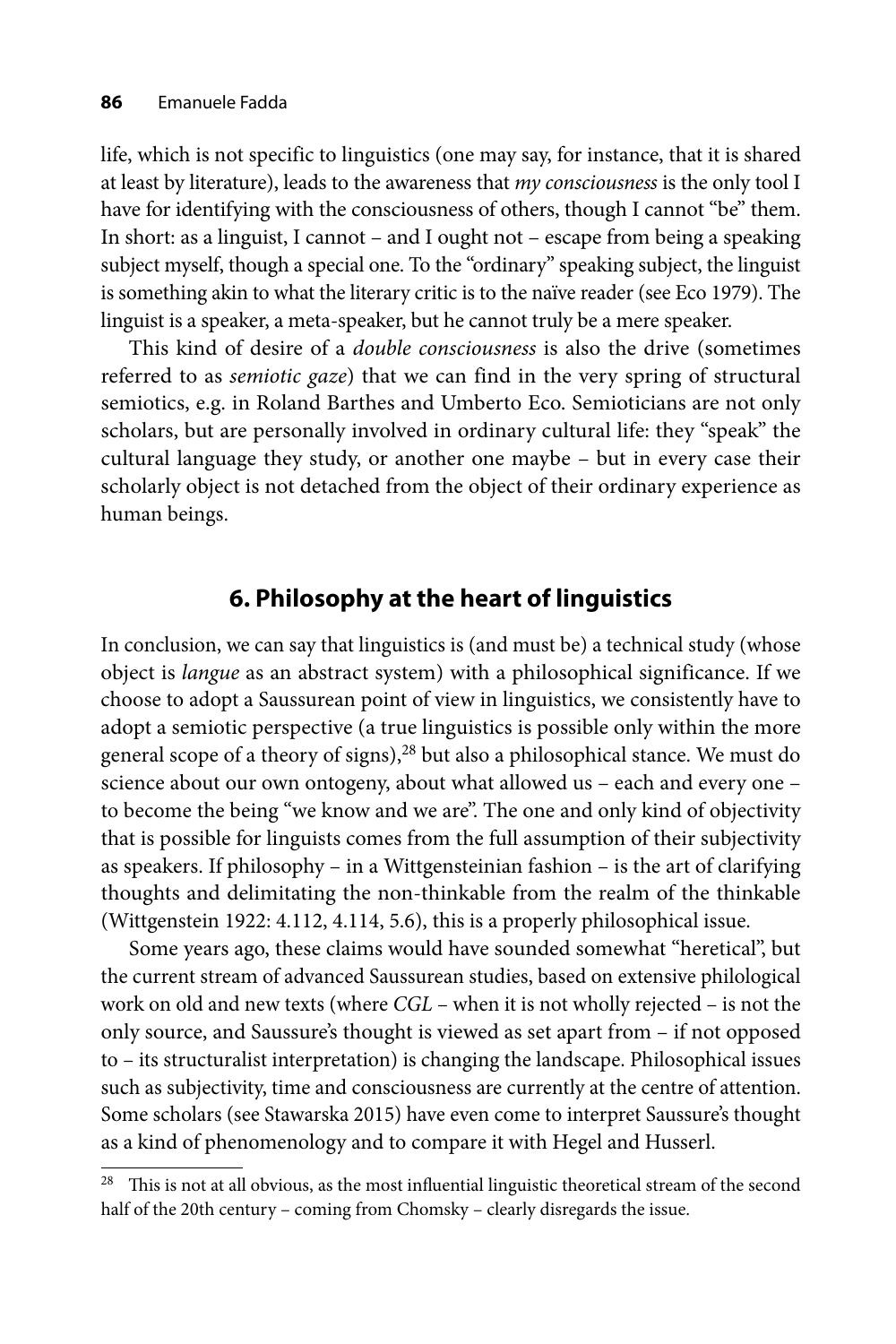It would be misleading, however, to oppose this "philosophical" (or semiotic) Saussure to a (merely) "linguistic" one: his semiotics and his philosophy lie at the heart of his linguistics. Saussure's philosophy of language arises from the linguist's reflecting on his status as a speaking subject, on his own feelings about words.

This necessary continuity between linguistics, semiotics and philosophy bears a strong significance for the linguists, for the semioticians, and for the philosophers. For (Saussurean) linguists, there is no "absolute" objectivity: they just cannot be *mere* professionals of inquiry locked up in their specialist field. As to the semioticians, and even the philosophers, who take Saussure as an inspiration, they are obviously legitimated to do so without being professional linguists, but they can never forget that linguistics is not a Wittgensteinian ladder (see Wittgenstein 1922: 6.54) that we can throw out after using it, once we have gained the epistemological perspective it can bring to us.

"Bad" structuralism came to see Saussure as an ancestor whose task was exhausted in the act of starting a new era in semiotics and epistemology, but maybe it was a narrow way of looking at his thought. As we *always* have to climb Wittgenstein's ladder again, we always have to rethink<sup>29</sup> this continuity (between actual communication and speaking activity, linguistics, semiotics, and philosophy) as rooted in our very experience as human, linguistic beings. We do not need to overcome the semiotic and philosophical paradoxes within Saussurean linguistics, but rather to *go through* them (they are inescapable, as far as they have philosophical significance), walking side by side with this "eternal wanderer",<sup>30</sup> facing the same issues, and even the same discouragements he had to struggle with.<sup>31</sup>

### **References**

- Auroux, Sylvain 2007. *La question de l'origine des langues.* Suivi de *L'historicité des sciences*. Paris: PUF.
- Bulea, Ecaterina; Bronckart, Jean-Paul 2009. *Linguistique saussurienne et paradigme thermodynamique.* (*Cahiers de la section de Sciences de l'Éducation de l'Université de Genève* 104.)
- Cavalli-Sforza, Luigi Luca 2001. *Genes, peoples, and languages.* Berkeley: University of California Press.
- Chidichimo, Alessandro 2010. Les premières leçons de Saussure à Genève, 1891: textes, témoins, manuscrits. *Cahiers Ferdinand de Saussure* 62: 257–266.

<sup>&</sup>lt;sup>29</sup> The third task Saussure assigned to linguistics ("to delimit and define itself": see *CLG*: 20; *CGL*: 6) has not, in my opinion, a strictly epistemological scope, but a broader philosophical one.<br><sup>30</sup> See Joseph 2018b.

<sup>&</sup>lt;sup>31</sup> I would like to thank Giuseppe Cosenza and John E. Joseph for their comments on previous versions of this paper.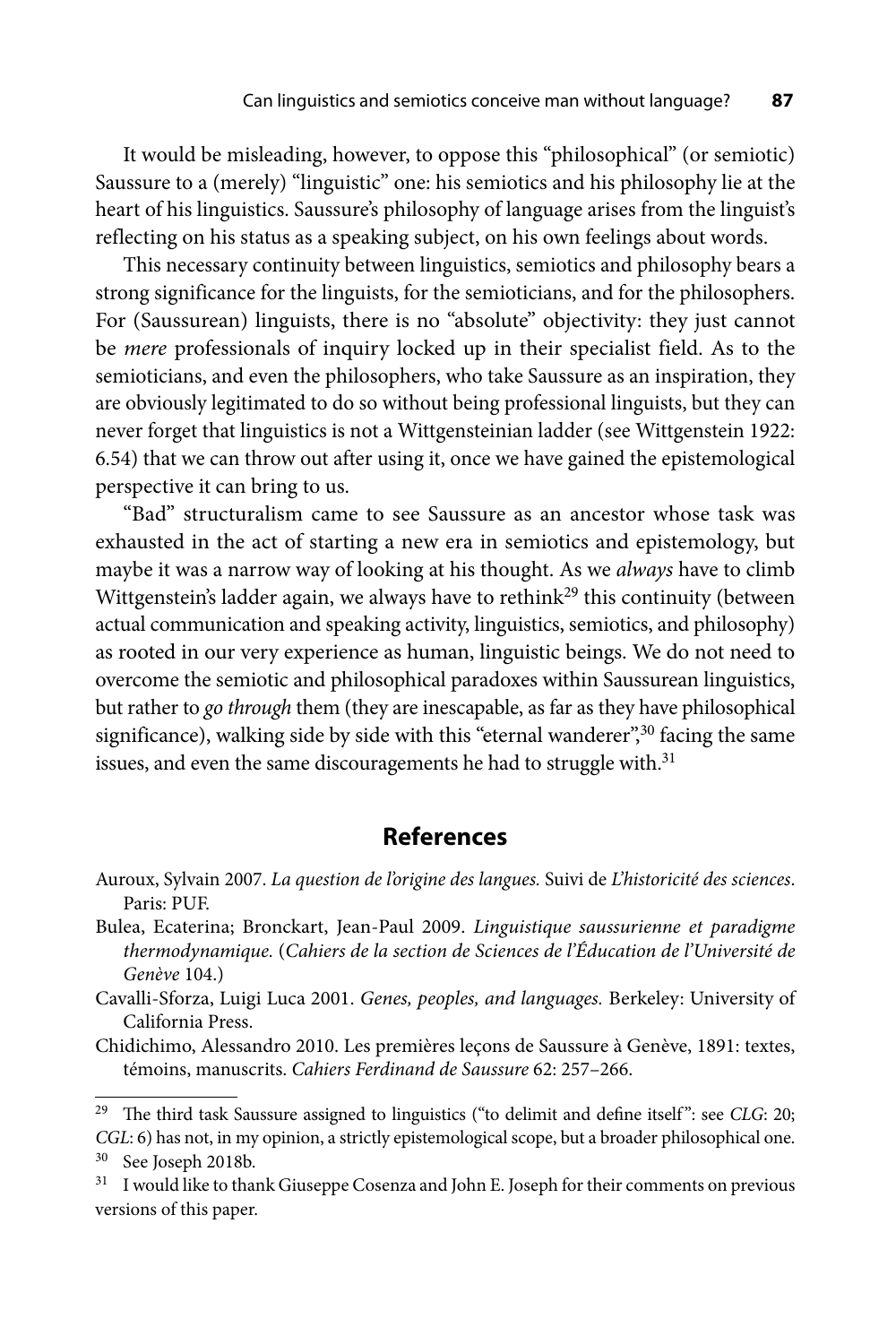- Chomsky, Noam 2000. *New Horizons in the Study of Language and Mind.* Cambridge: Cambridge University Press.
- Clark, Andy 2008. *Supersizing the Mind.* Oxford, New York: Oxford University Press.
- Cla[rk, Andy; Chalmers, David 1998. The extended mind.](https://doi.org/10.1093/analys/58.1.7) *Analysis* 58(1): 7–19. https://doi. org/10.1093/analys/58.1.7
- De Mauro, Tullio 1982. *Minisemantica dei linguaggi non verbali e delle lingue.* Rome, Bari: Laterza.
- D'Ottavi, Giuseppe 2012. Genèse d'un écrit saussurien: de la "théosophie" à une approche de la subjectivité. *Genesis* 35: 129–140. https://doi.org/10.4000/genesis.1065
- Eco, Umberto 1979. *The Role of the Reader.* Bloomington: Indiana University Press.
- Fadda, Emanuele 2017. *Sentimento della lingua.* Alessandria: Dell'Orso.
- Fadda, Emanuele 2018. "Naturale o primo? L'istinto come *terminus a quo*. *Filosofi(e) Semiotiche* 1: 42–49.
- Fadda, Emanuele 2021. Le sentiment linguistique chez Saussure, entre intelligence et *volonté*. In: Siouffi, Gilles (ed.), *Le sentiment linguistique chez Saussure*. Lyon: ENS, 99–112. https://doi.org/10.4000/books.enseditions.17397
- Fadda, Emanuele 2022. Saussure on individual linguistic knowledge: A non-nativist notion of instinct? In: Cosenza, Giuseppe; Forel, Claire; Puskas, Genoveva; Robert, Thomas (eds.), *Saussure and Chomsky: Converging and Diverging*. Berne: Peter Lang, 59–70.
- Graffi, Giorgio 2005. The problem of the origin of language in Western philosophy and linguistics. *Lingue e linguaggio* 1: 1–22.
- Havenel, Jérôme 2008. Peirce's clarifications of continuity. *Transactions of the Charles S. Peirce Society* 44(1): 86–133.
- Havenel, Jérôme 2015. Peirce's meditations on continuity: From transitivity to topology*. Cuadernos de sistemá tica peirceana* 7: 101–126.
- Joseph, John Earl 2018a. *Language, Mind and Body: A Conceptual History*. Cambridge: Cambridge University Press.
- Joseph, John Earl 2018b. "This eternal wanderer": A non-dogmatic reading of Saussure. In: Joseph, John; Velmezova, Ekaterina (éds), *Le* Cours de linguistique générale: *réception, diffusion, traduction* (*Cahiers de l'ILSL* 57): 197–208.
- Mendel, Gregor 1866. Versuche über Pflanzenhybriden. Verhandlungen des natur*forschenden Vereines in Brü nn, Bd. IV fü r das Jahr 1865*, Abhandlungen, 3–47
- Minelli, Alessandro 2009. *Forms of Becoming: The Evolutionary Biology of Development.*  Princeton: Princeton University Press.
- Murano, Francesca (ed.) 2013. *Il corso di "Etymologie grecque et latine" (1911–1912) di Ferdinand de Saussure negli appunti di Louis Brütsch.* Alessandria: Dell'Orso.
- Parker, Kelly A. 1998. *The Continuity of Peirce's Thought*. Nashville: Vanderbilt University Press.
- Parret, Herman 1993. Les manuscrits saussuriens de Harvard. *Cahiers Ferdinand de Saussure* 47: 179–234.
- Parret, Herman 1996. Ré flexions saussuriennes sur le Temps et le Moi. *Cahiers Ferdinand de Saussure* 49: 85–119.
- Peirce, Charles Sanders 1931–1958. *Collected Papers of Charles Sanders Peirce* (Vols. 1–6, Hartshorne, Charle; Weiss, Paul, eds., 1931–1935; vols. 7–8, Burks, Arthur W., ed., 1958.) Cambridge: Harvard University Press. [In-text references are to *CP*, followed by volume and paragraph numbers.]